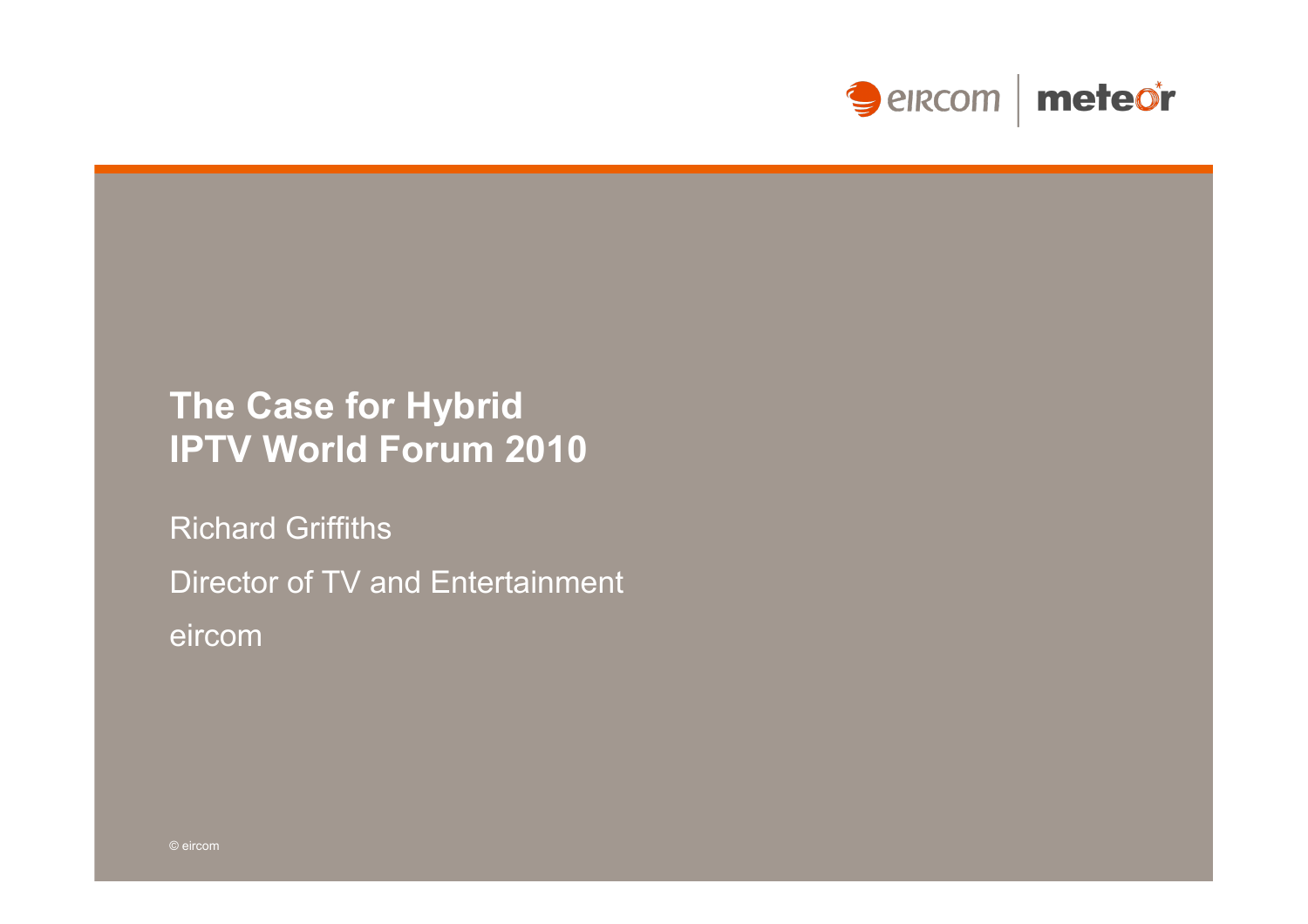



- The world of broadcast telco TV
- The discussion: it's about business not technology
- Defining the right telco TV proposition
- Determining the right technology to achieve that proposition
- The architecture and operating model of the ideal telco TV platform
- Delivering the hybrid proposition: the straightforward approach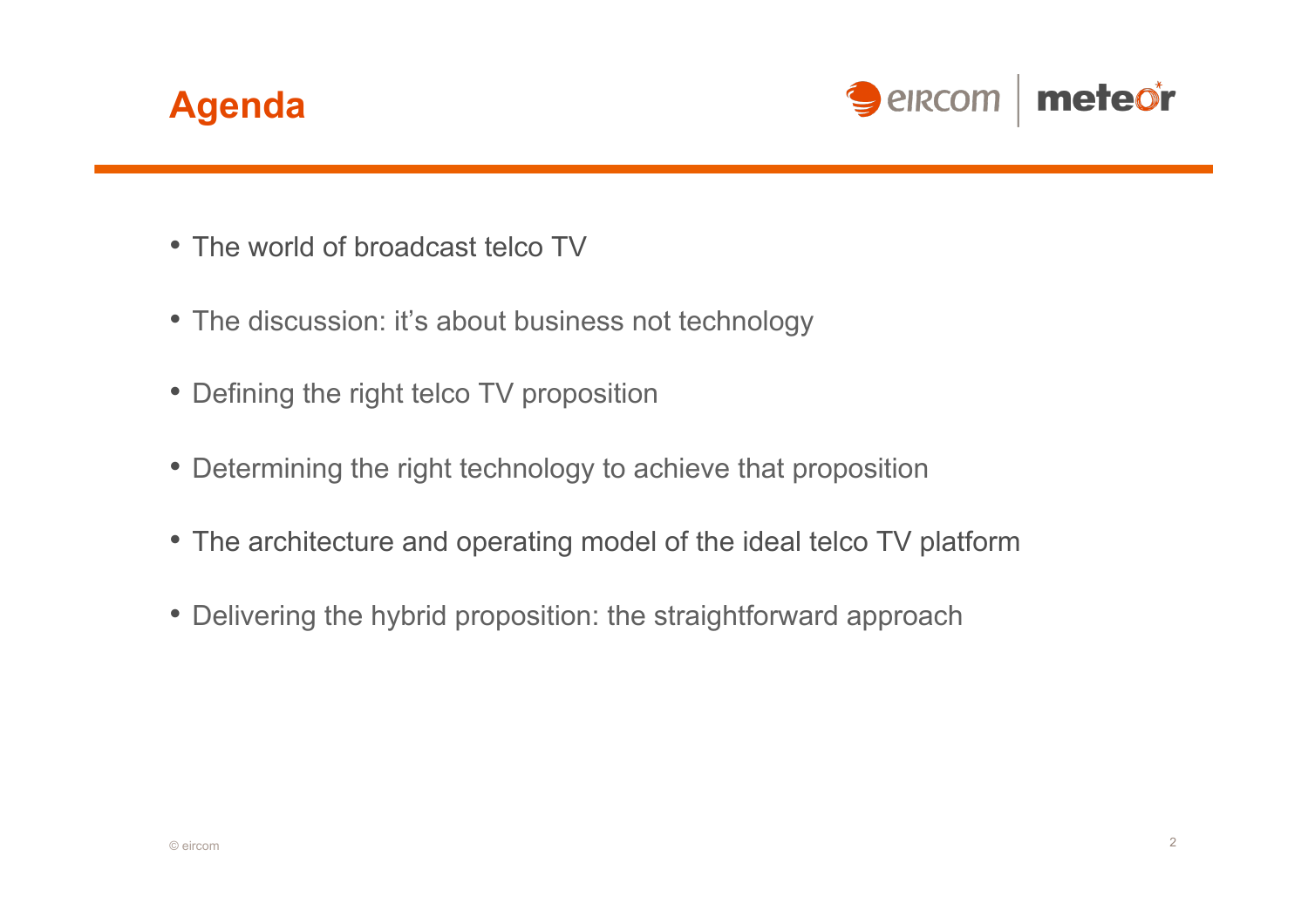



The viewer couldn't care less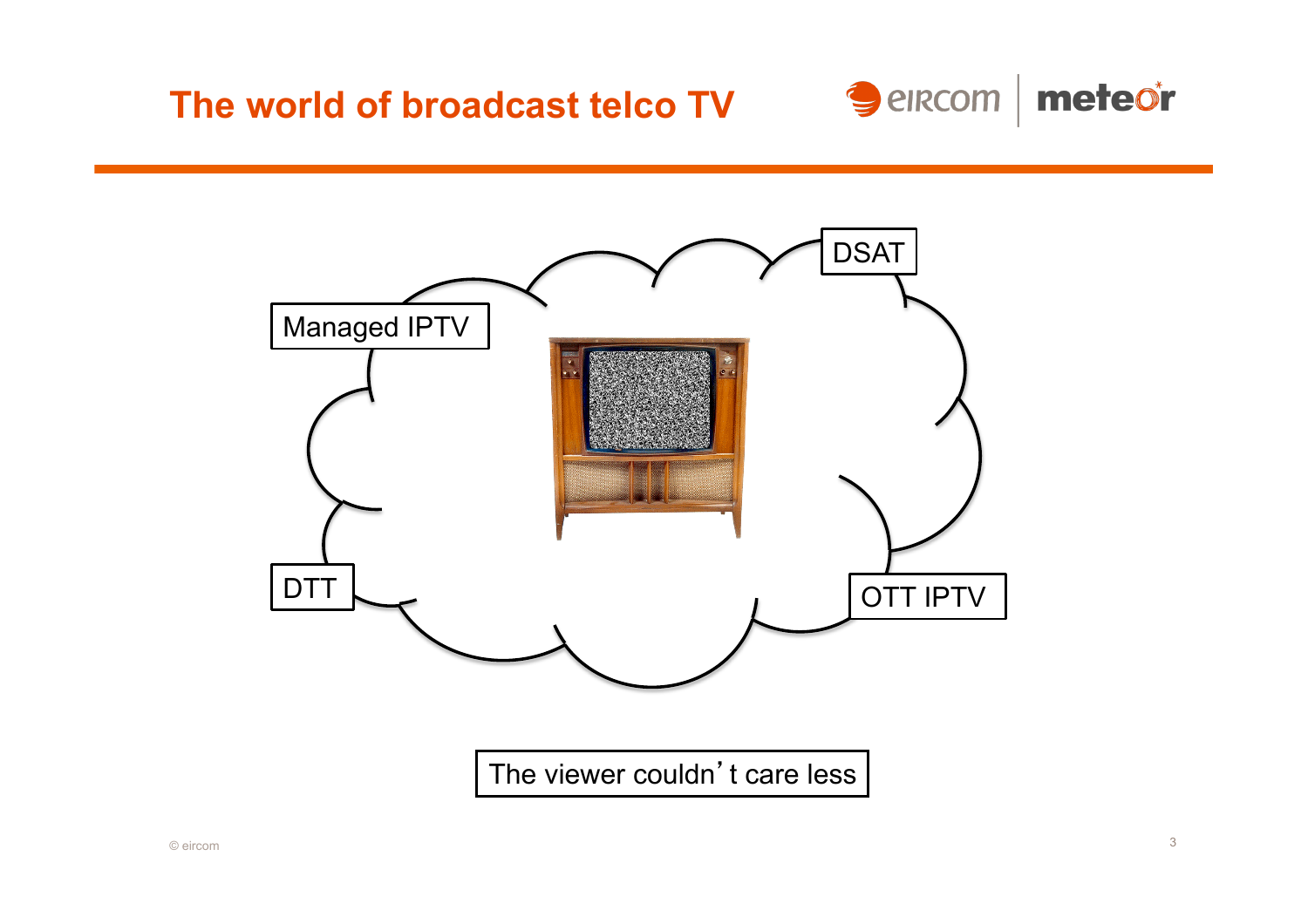



This presentation will not enable you to make the case for hybrid if it doesn't exist: it will give you the criteria to determine your own case

The decision to go down the hybrid route is

a business decision and not a

technology decision. Normal business

- metrics should be employed to achieve
- the desired proposition mix: cost,

capability, speed to market, footprint. Q: So why consider hybrid at all?

- 
- A: Because the business case makes
	- most sense.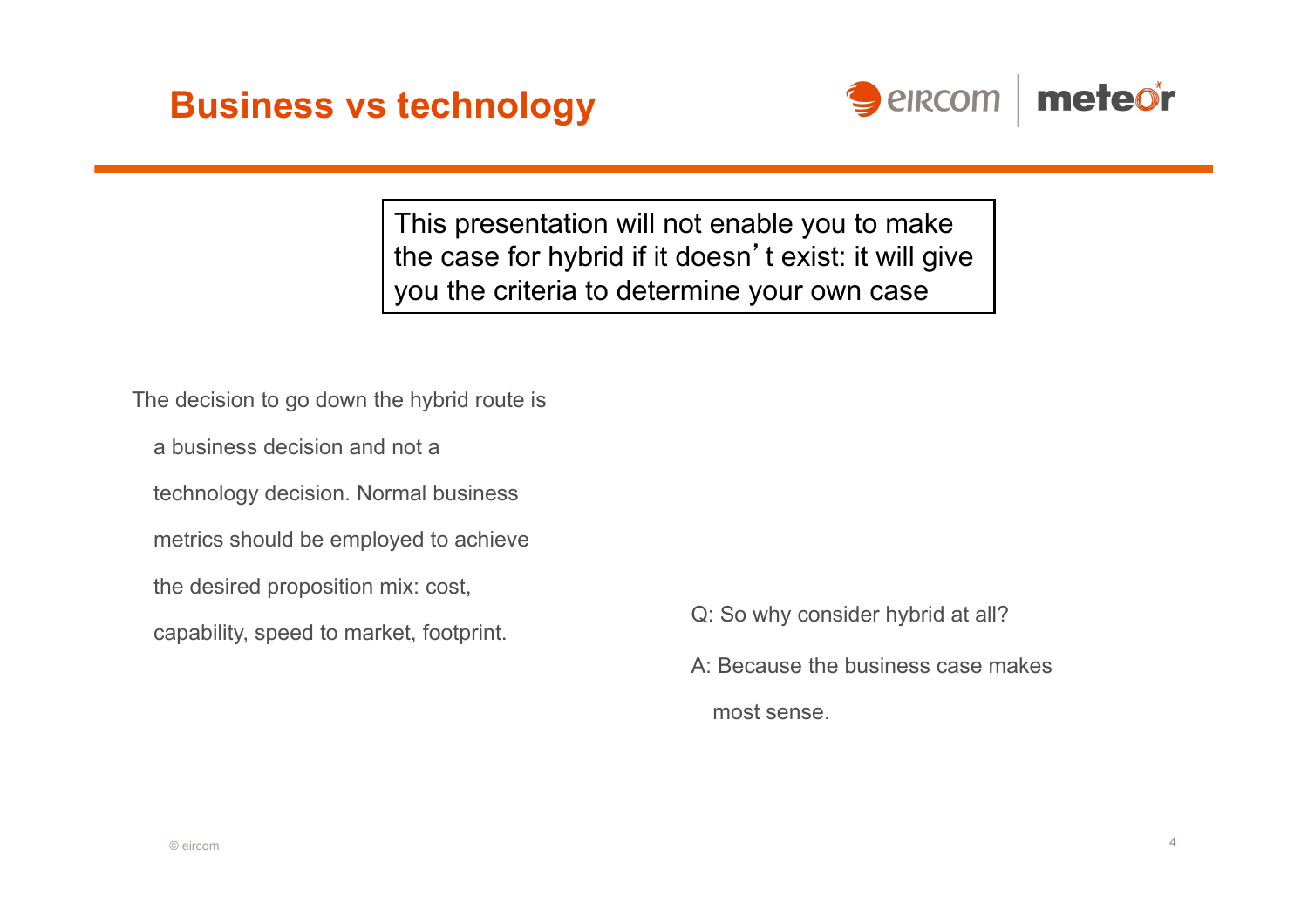

| <b>Total Service Guide (TSG)</b>        |                                   |                                                  |                                               |  |
|-----------------------------------------|-----------------------------------|--------------------------------------------------|-----------------------------------------------|--|
| <b>Electronic Programme Guide (EPG)</b> | <b>Smart Search and Discovery</b> |                                                  | <b>Recommendations and Promotions</b>         |  |
| <b>RTÉONIRTÉ TWO</b><br>Free To Air TV  |                                   | <b>betfair</b>                                   | <b>Games and Gambling Apps</b>                |  |
| <b>Pay/Multichannel TV</b>              | <b>OneVision</b>                  | facebook<br>lost-fm<br>Picasa.<br><b>Spotify</b> | twitter<br><b>TV Widgets</b><br><b>Flickr</b> |  |
| <b>VoD/rVoD</b>                         | <b>TG-VISION RTC</b>              | movies.ie                                        | <b>Interactive Information Services</b>       |  |
| <b>PVR/Multi-room/nPVR/rPVR</b>         |                                   | <b>RYANA</b>                                     | <b>Dedicated Advertiser Locations</b>         |  |
| <b>Internet Video</b>                   | You Tube                          |                                                  | <b>TSG Advertising/Sponsorship</b>            |  |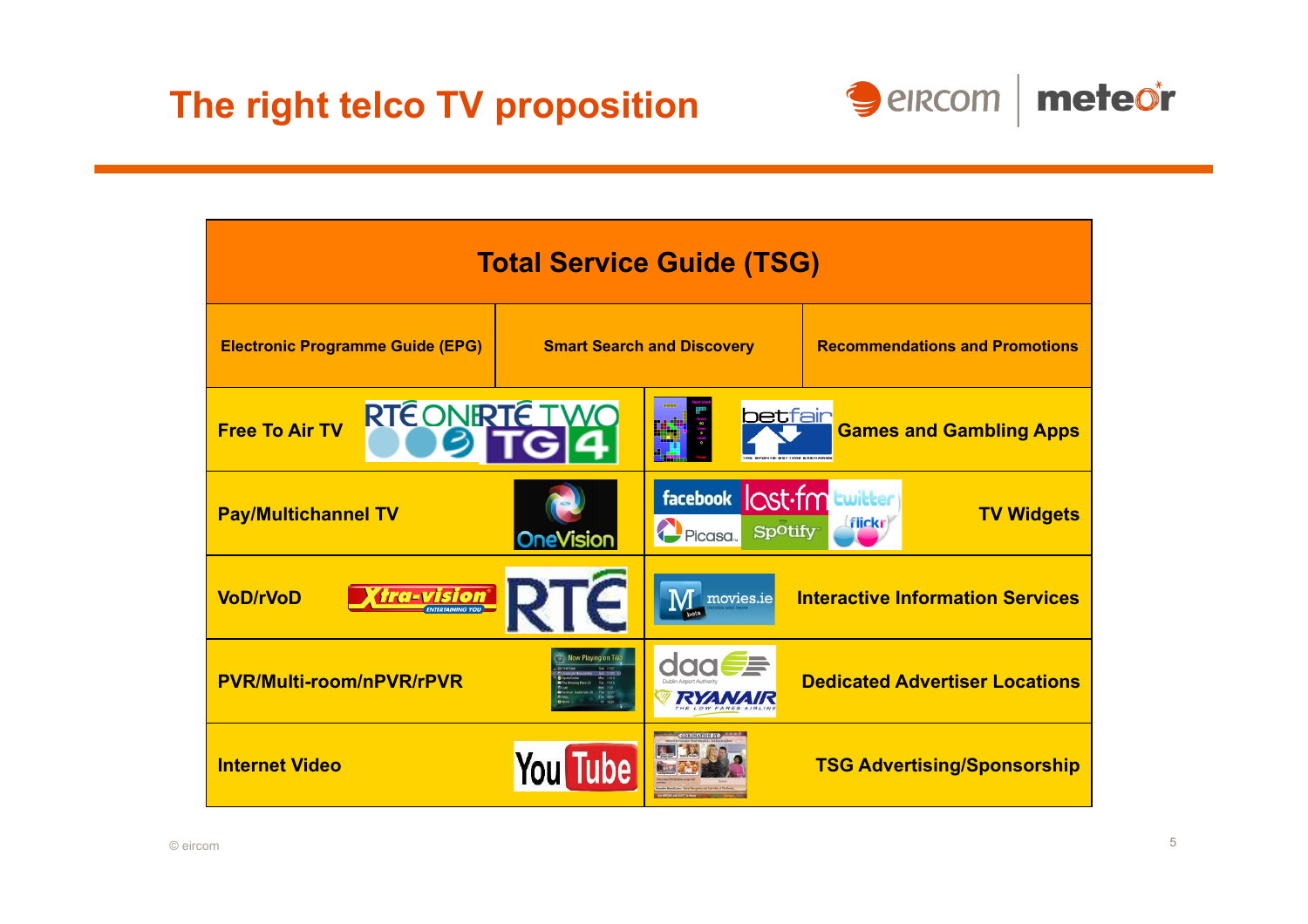## **What viewers should say**



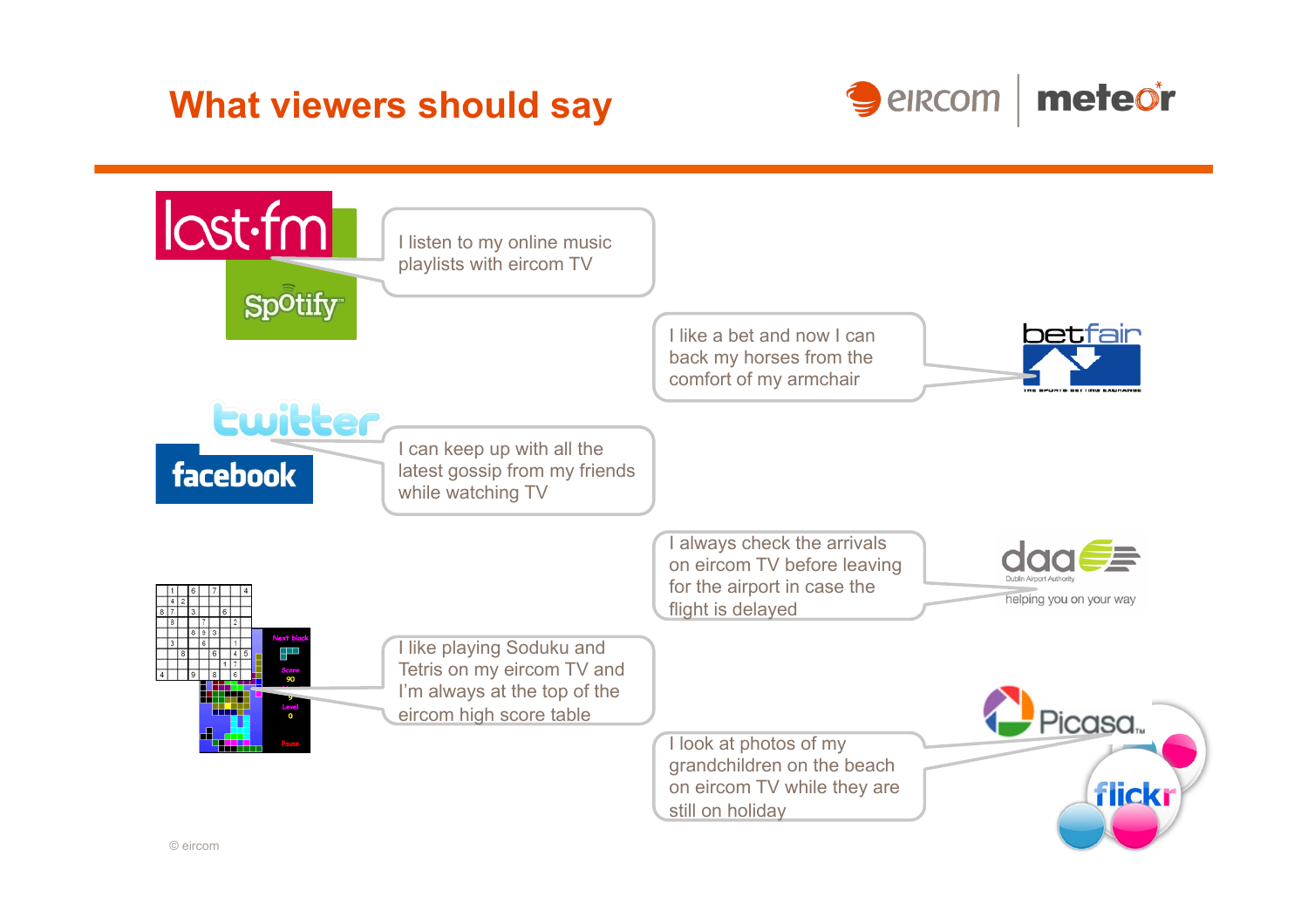



Constants: content, interactivity, advertising, user experience, remote control…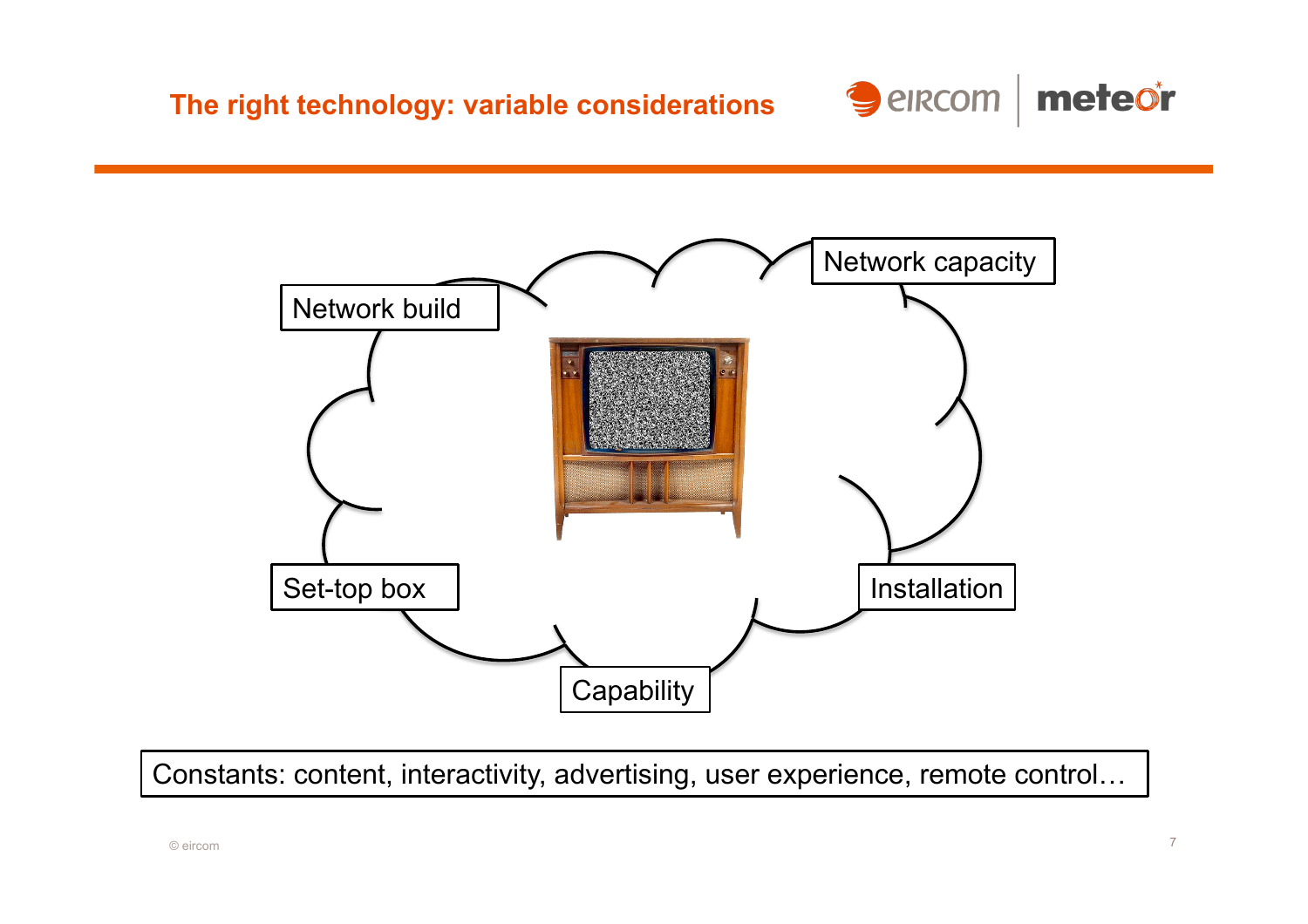#### **The right technology: considerations**



| <b>Pure IPTV</b>                                 | <b>OTT IPTV</b>                                              |
|--------------------------------------------------|--------------------------------------------------------------|
| • Requires NGN/multicast capability              | Requires uncontended throughput<br>$\bullet$                 |
| • Ideally requires NGA capability (FTTH, FTTC)   | Rapid time-to-market solution                                |
| • Requires NGN/NGA investment case               | <b>Enables nPVR functions</b>                                |
| • Enables nPVR functions                         | Low cost StB                                                 |
| • Low cost StB                                   | Self-install possible                                        |
|                                                  |                                                              |
| • Self-install possible                          |                                                              |
| <b>DTT Hybrid</b>                                | <b>DSAT Hybrid</b>                                           |
| • Requires commercial and compelling DTT service | Requires commercial and compelling DSAT service<br>$\bullet$ |
| • Can require DTT investment case                | No nPVR functions<br>$\bullet$                               |
| • No nPVR functions                              | Higher cost StB depending on DSAT technology                 |
| • Higher cost StB depending on DTT technology    | <b>Engineer installation only</b>                            |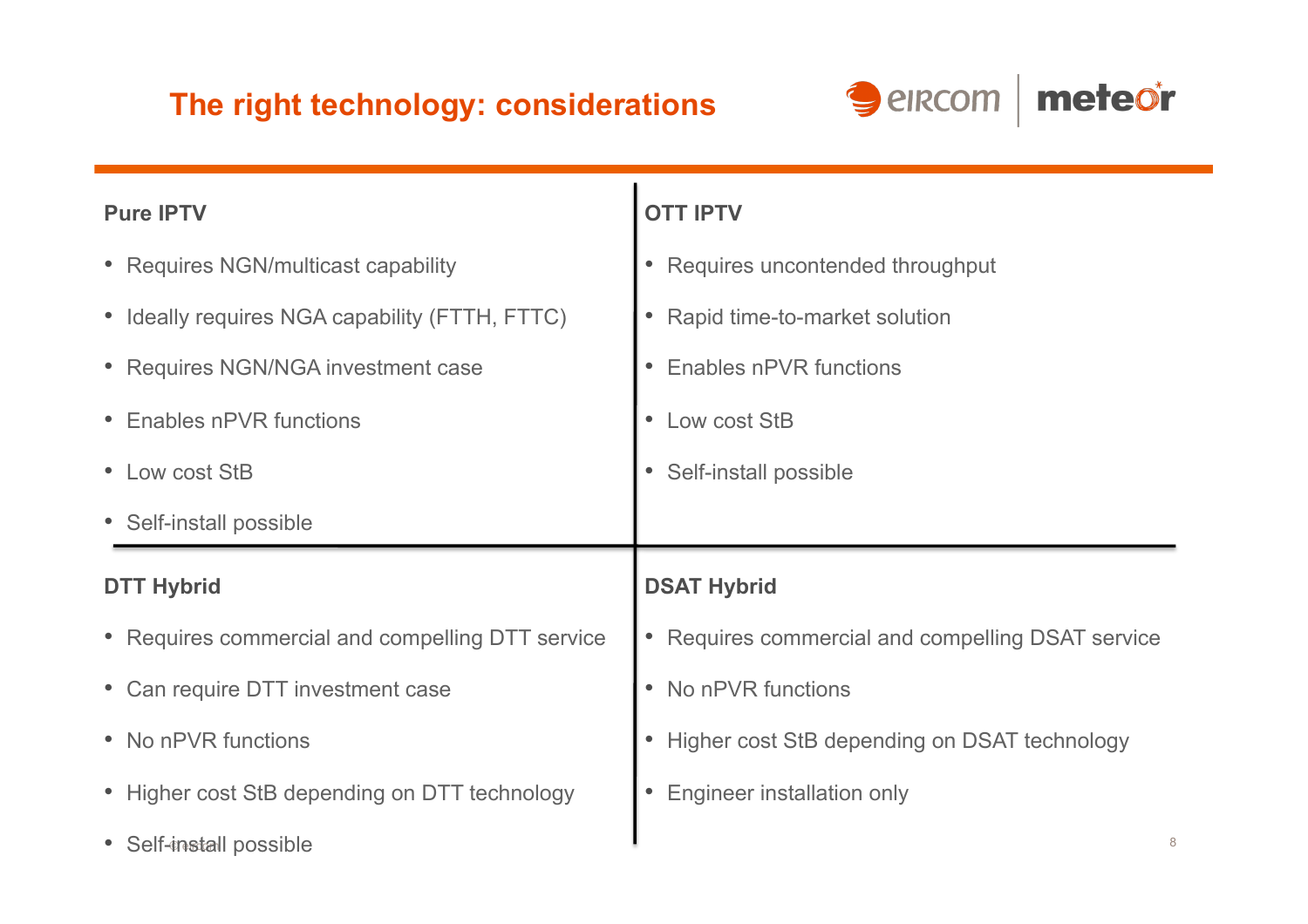## **Hybrid in the architecture**



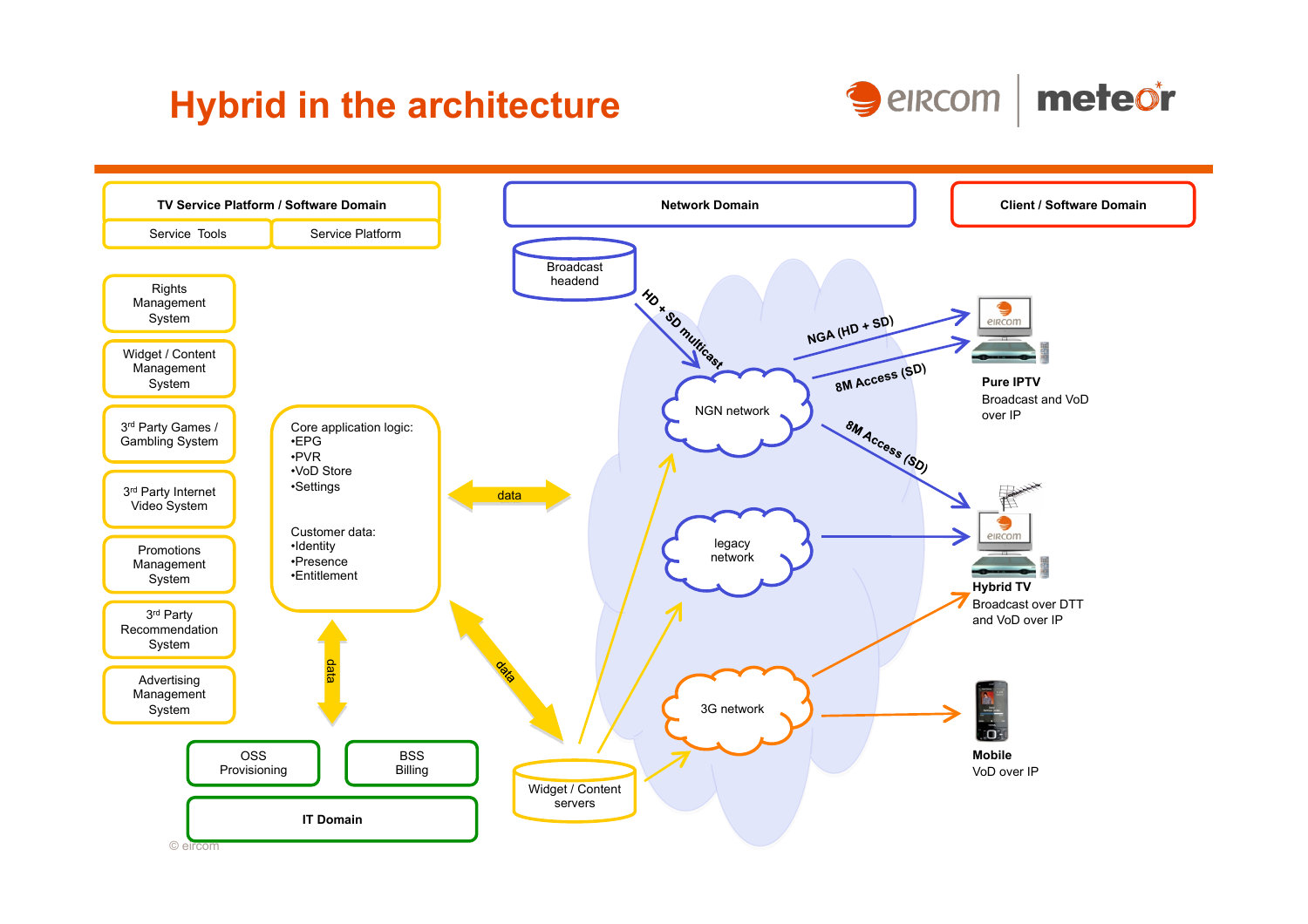# **Straightforward hybrid delivery**



- 1. Let the Set-top Box take the strain
	- Choose a client that just works (EPG, PVR etc.)
- 2. Reduce network dependencies
	- Choose a Progressive Download and Play VoD client
- 3. Reduce OSS/BSS dependencies
	- Manage offers and complex billing in the TV SDP and output a flat file to the legacy payment system